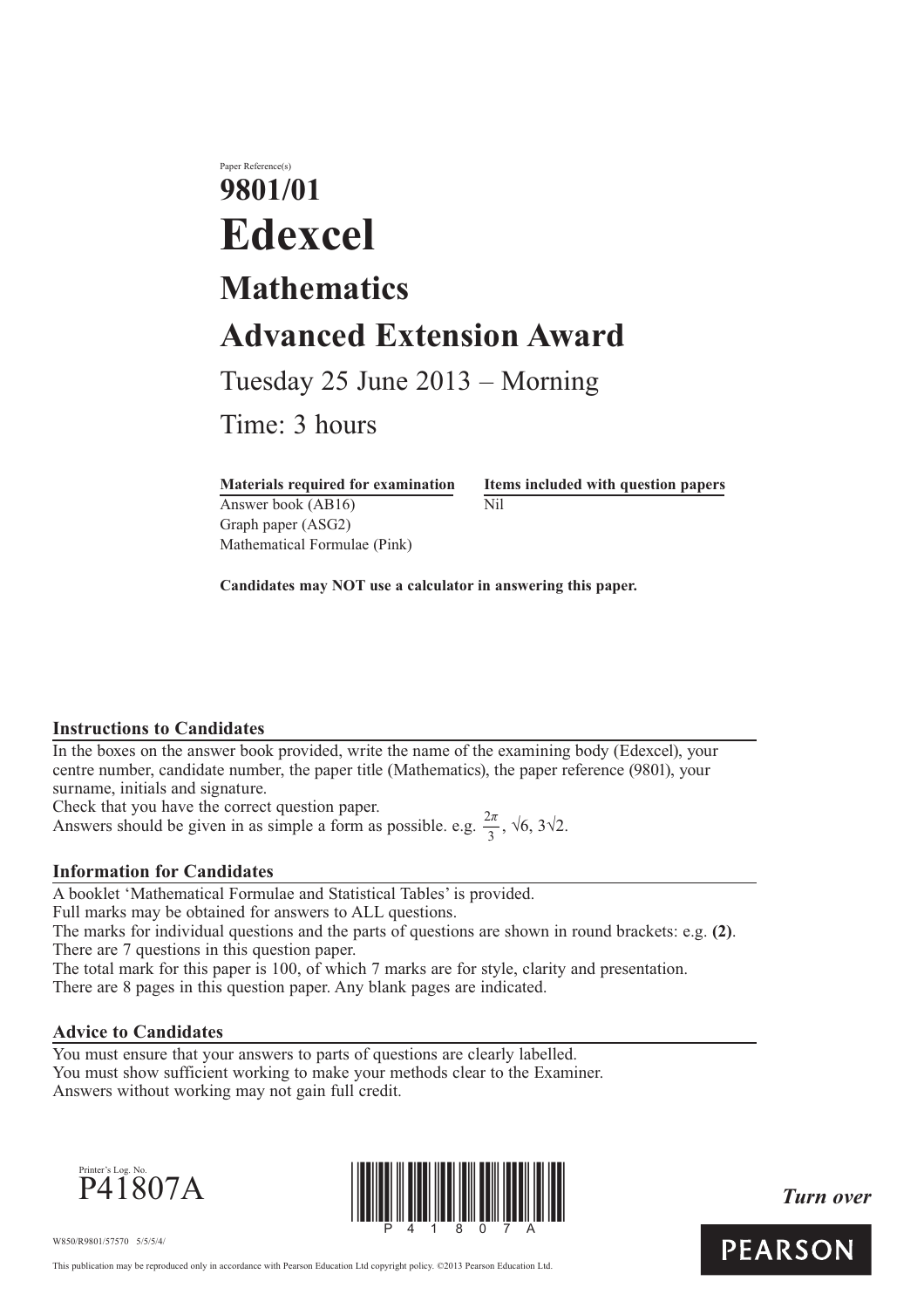**1.** In the binomial expansion of

$$
\left(1+\frac{12n}{5}x\right)^n
$$

the coefficients of  $x^2$  and  $x^3$  are equal and non-zero.

(a) Find the possible values of *n*.

(b) State, giving a reason, which value of *n* gives a valid expansion when  $x = \frac{1}{2}$ 

**(2)**

**(1)**

**(4)**

## **(Total 6 marks)**

- **2.** (a) Use the formula for  $sin(A B)$  to show that  $sin(90^\circ x) = cos x$ 
	- (b) Solve for  $0 < \theta < 360^{\circ}$

$$
2\sin\left(\theta + 17^{\circ}\right) = \frac{\cos\left(\theta + 8^{\circ}\right)}{\cos\left(\theta + 17^{\circ}\right)}
$$

**(7)**

**(Total 8 marks)**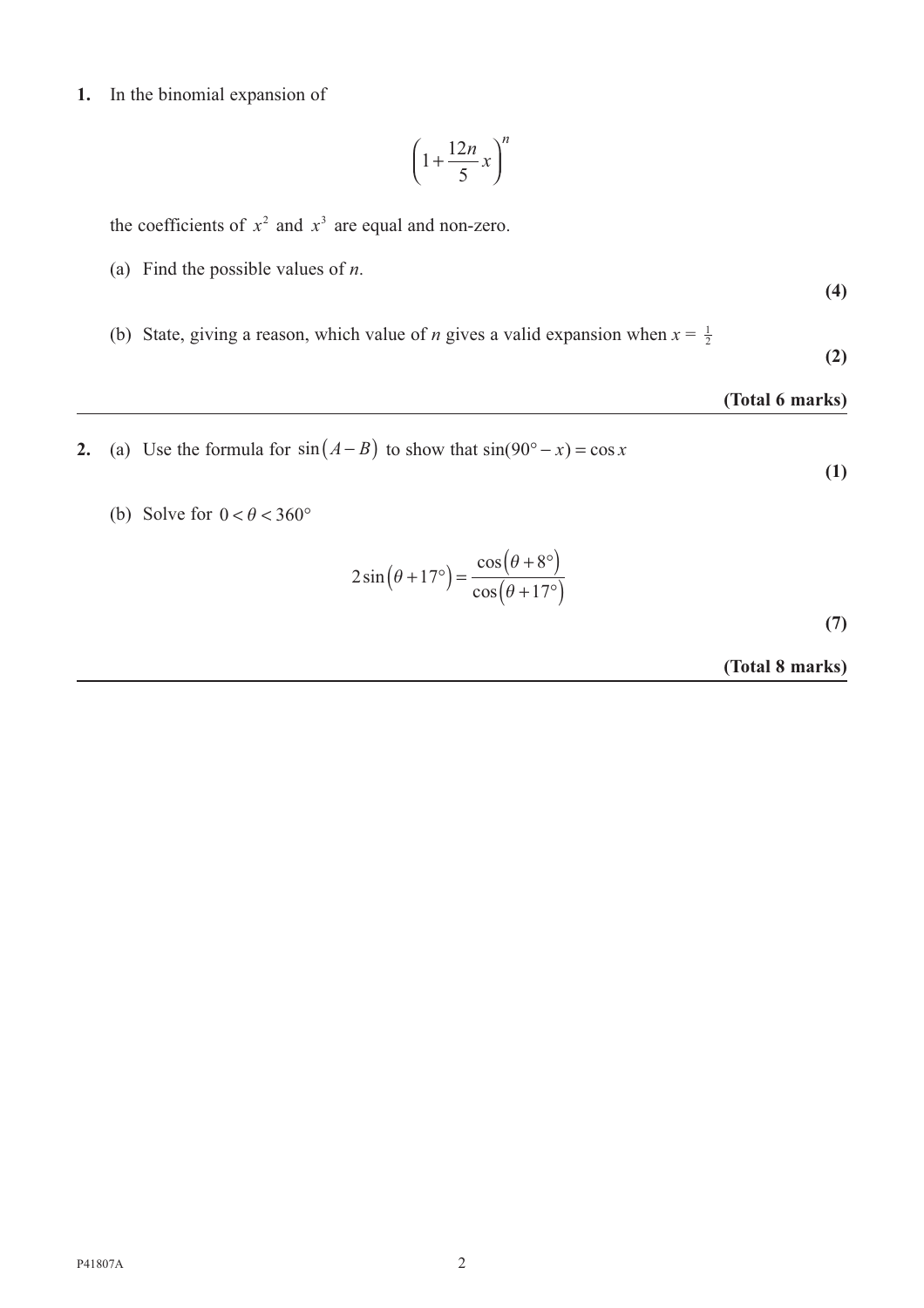**3.** The lines  $L_1$  and  $L_2$  have equations given by

$$
L_1: \mathbf{r} = \begin{pmatrix} -7 \\ 7 \\ 1 \end{pmatrix} + \lambda \begin{pmatrix} 2 \\ 0 \\ -3 \end{pmatrix} \text{ and } L_2: \mathbf{r} = \begin{pmatrix} 7 \\ p \\ -6 \end{pmatrix} + \mu \begin{pmatrix} 10 \\ -4 \\ -1 \end{pmatrix}
$$

where  $\lambda$  and  $\mu$  are parameters and  $p$  is a constant.

The two lines intersect at the point *C.*

(a) Find

- (i) the value of  $p$ ,
- (ii) the position vector of *C*.
- (b) Show that the point *B* with position vector − −  $\mathcal I$ ⎝  $\mathsf I$ ⎜  $\lambda$  $\overline{a}$ ⎟ ⎟ 13 11 4 lies on  $L_2$ .

The point *A* with position vector 
$$
\begin{pmatrix} -7 \\ 7 \\ 1 \end{pmatrix}
$$
 lies on  $L_1$ .

(c) Find  $cos(\angle ACB)$ , giving your answer as an exact fraction.

The line  $L_3$  bisects the angle  $ACB$ .

(d) Find a vector equation of  $L_3$ .

**(4)**

**(3)**

**(5)**

**(1)**

**(Total 13 marks)**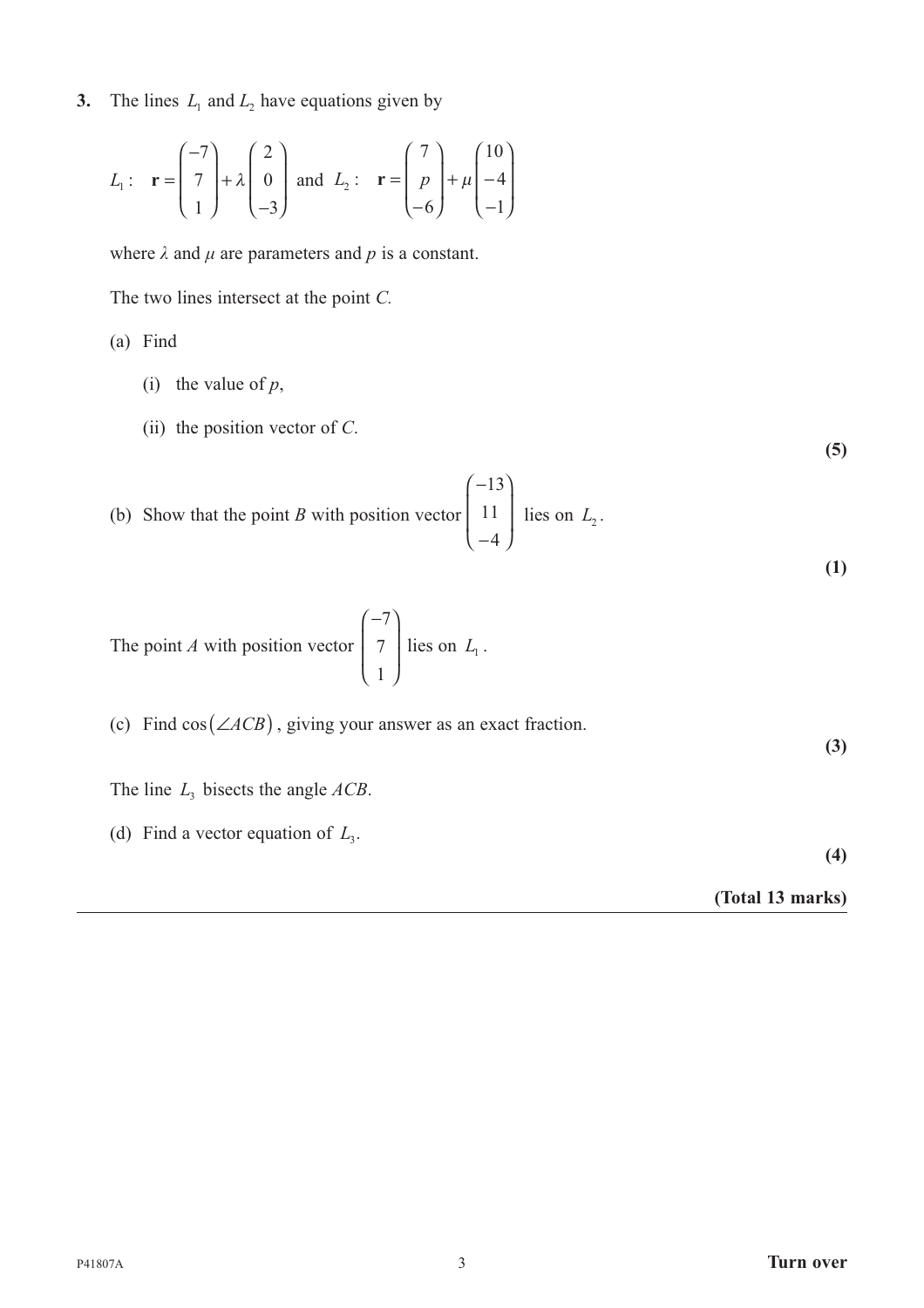**4.** A sequence of positive integers  $a_1, a_2, a_3, \dots$  has *r*th term given by

 $a_r = 2^r - 1$ 

(a) Write down the first 6 terms of this sequence.

**(1)**

(b) Verify that  $a_{r+1} = 2a_r + 1$ **(1)**

(c) Find 
$$
\sum_{r=1}^{n} a_r
$$
 (3)

(d) Show that 
$$
\frac{1}{a_{r+1}} < \frac{1}{2} \times \frac{1}{a_r} \tag{1}
$$

(e) Hence show that  $1 + \frac{1}{2}$ 3 1 7 1 15 1 31  $1 + \frac{1}{2}$ 3 1 777  $+\frac{1}{2}+\frac{1}{2}+\frac{1}{2}+\frac{1}{3}+\ldots < 1+\frac{1}{2}+\left(\frac{1}{2}+\frac{1}{2}+\frac{1}{3}+\frac{1}{4}\right)$  $\ldots < 1 + \frac{1}{3} + \left( \frac{1}{7} + \frac{1}{7} + \frac{1}{7} + \ldots \right)$ **(2)**

(f) Show that 
$$
\frac{31}{21} < \sum_{r=1}^{\infty} \frac{1}{a_r} < \frac{34}{21}
$$
 (5)

#### **(Total 13 marks)**

**5.** In this question u and v are functions of *x*. Given that  $\int u dx$ ,  $\int v dx$  and  $\int uv dx$  satisfy

$$
\int uv \, dx = (\int u \, dx) \times (\int v \, dx) \qquad uv \neq 0
$$
  
(a) show that  $1 = \frac{\int u \, dx}{u} + \frac{\int v \, dx}{v}$  (3)

Given also that u d u  $\int u \, dx$ <br>= sin<sup>2</sup> x,

(b) use part (a) to write down an expression, in terms of *x*, for  $\frac{\int v d}{\int v}$ v  $\int v dx$ , **(1)**

 $(c)$  show that

$$
\frac{1}{u}\frac{du}{dx} = \frac{1 - 2\sin x \cos x}{\sin^2 x}
$$
 (3)

- (d) hence use integration to show that  $u = Ae^{-\cot x}$  cosec<sup>2</sup>x, where *A* is an arbitrary constant.
	- (e) By differentiating  $e^{\tan x}$  find a similar expression for v.

**(2)**

**(6)**

#### **(Total 15 marks)**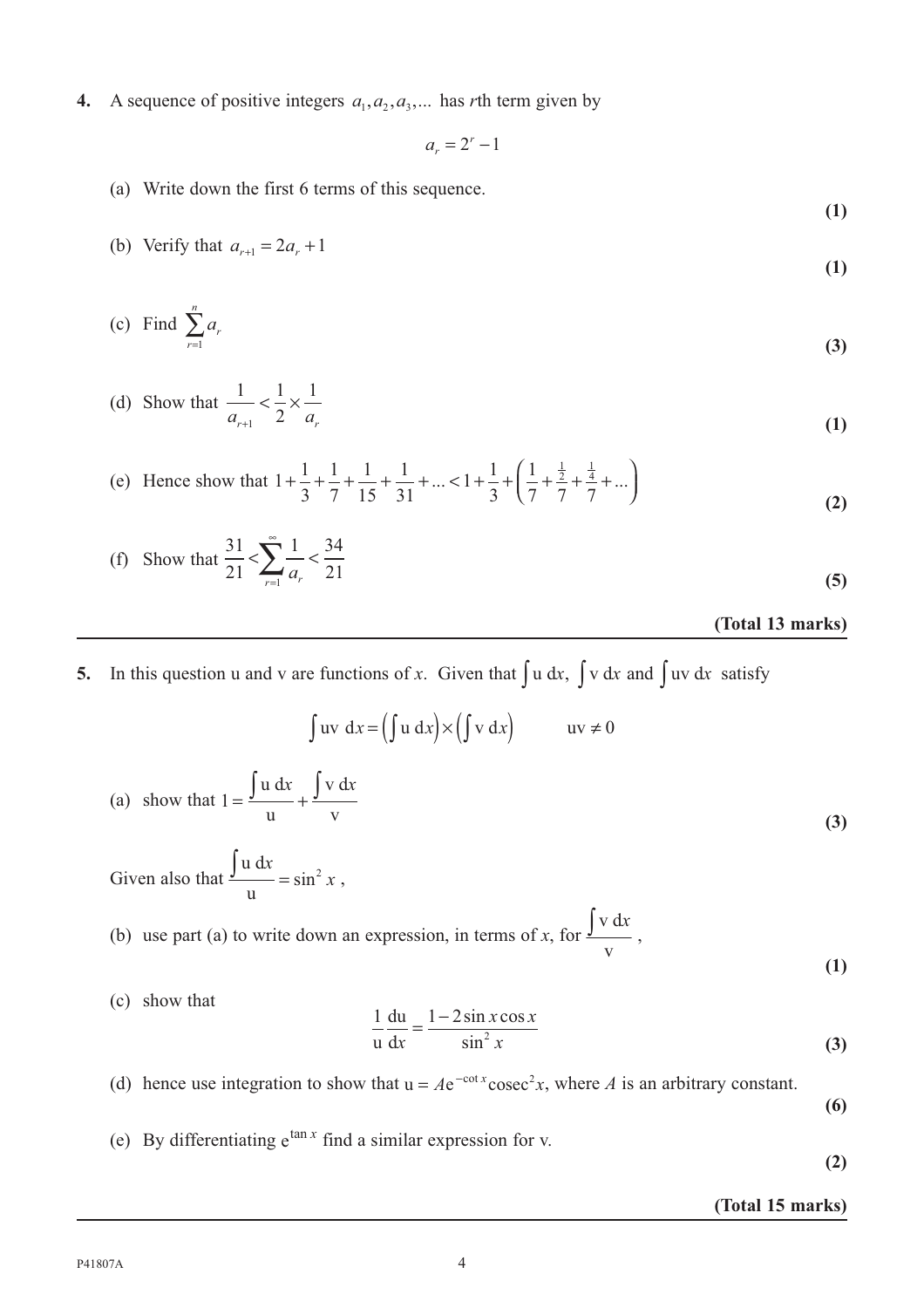**6.** (a) Starting from  $[f(x) - \lambda g(x)]^2 \ge 0$  show that  $\lambda$  satisfies the quadratic inequality

$$
\left(\int_a^b [g(x)]^2 dx\right) \lambda^2 - 2 \left(\int_a^b f(x)g(x) dx\right) \lambda + \int_a^b [f(x)]^2 dx \ge 0
$$

where *a* and *b* are constants and  $\lambda$  can take any real value.

(b) Hence prove that

$$
\left[\int_{a}^{b} f(x)g(x) dx\right]^2 \leqslant \left[\int_{a}^{b} \left[f(x)\right]^2 dx\right] \times \left[\int_{a}^{b} \left[g(x)\right]^2 dx\right]
$$
\n(3)

(c) By letting  $f(x) = 1$  and  $g(x) = (1 + x^3)^{\frac{1}{2}}$  show that

$$
\int_{-1}^{2} \left(1 + x^3\right)^{\frac{1}{2}} dx \leqslant \frac{9}{2}
$$
 (4)

(d) Show that 
$$
\int_{-1}^{2} x^2 (1+x^3)^{\frac{1}{4}} dx = \frac{12\sqrt{3}}{5}
$$
 (3)

(e) Hence show that

$$
\frac{144}{55} \leqslant \int_{-1}^{2} \left(1 + x^3\right)^{\frac{1}{2}} dx
$$

**(4)**

**(2)**

**(Total 16 marks)**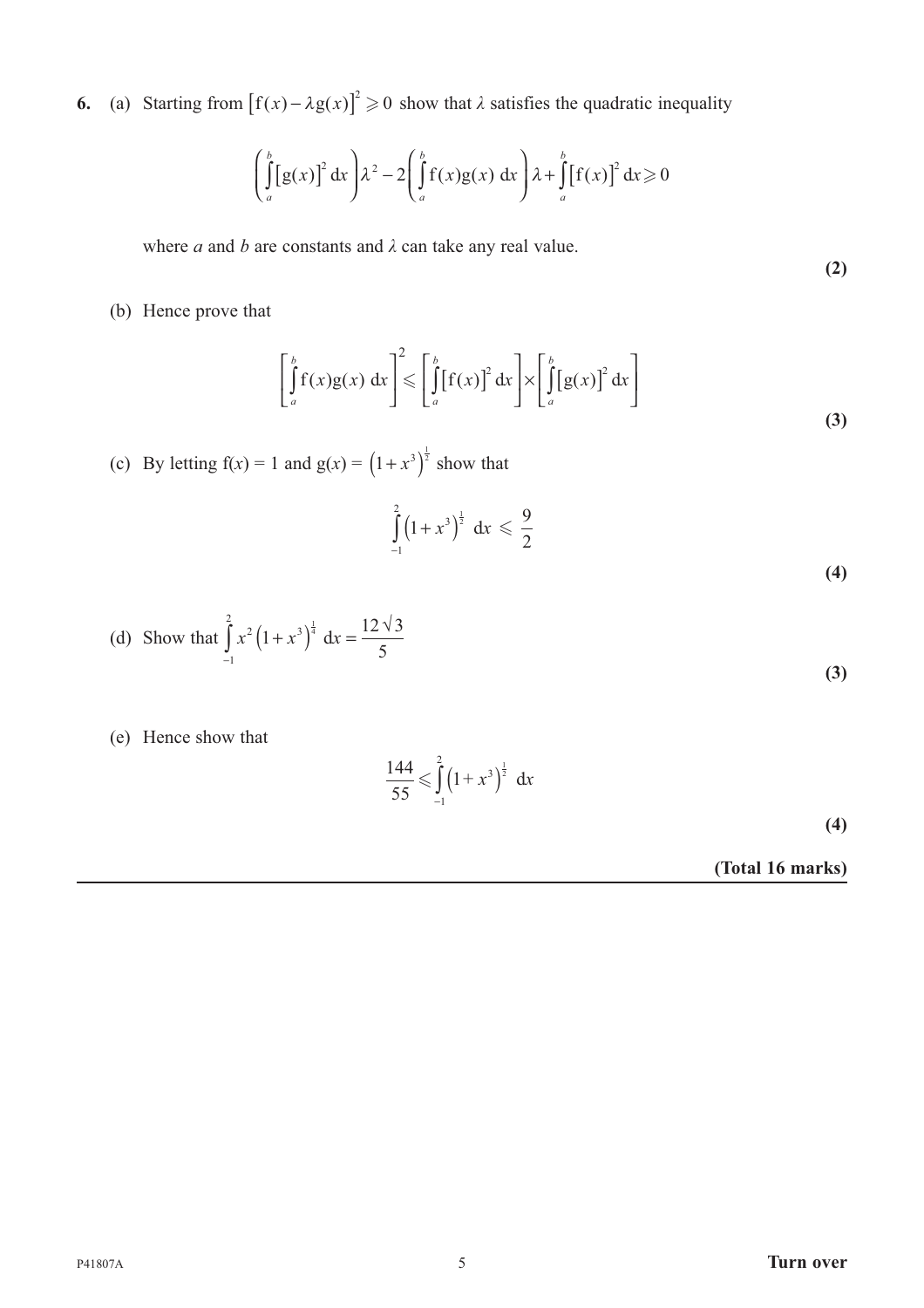



Figure 1 shows a sketch of the curve  $C_1$  with equation  $y = f(x)$  where

$$
f(x) = \frac{x}{3} + \frac{12}{x} \qquad x \neq 0
$$

The lines  $x = 0$  and  $y =$ *x*  $\frac{x}{3}$  are asymptotes to  $C_1$ . The point *A* on  $C_1$  is a minimum and the point *B* on  $C_1$  is a maximum.

(a) Find the coordinates of *A* and *B*.

There is a normal to  $C_1$ , which does not intersect  $C_1$  a second time, that has equation  $x = k$ , where  $k > 0$ .

(b) Write down the value of *k*.

The point *P*  $(\alpha, \beta), \alpha > 0$  and  $\alpha \neq k$ , lies on  $C_1$ . The normal to  $C_1$  at *P* does not intersect  $C_1$ a second time.

- (c) Find the value of  $\alpha$ , leaving your answer in simplified surd form.
- (d) Find the equation of this normal.

The curve  $C_2$  has equation  $y = |f(x)|$ 

(e) Sketch  $C_2$  stating the coordinates of any turning points and the equations of any asymptotes.

The line with equation  $y = mx + 1$  does not touch or intersect  $C_2$ .

(f) Find the set of possible values for *m*.

**(5)**

**(4)**

**(1)**

**(5)**

**(3)**

**(4)**

**(Total 22 marks)**

**FOR STYLE, CLARITY AND PRESENTATION: 7 MARKS TOTAL FOR PAPER: 100 MARKS**

**7.**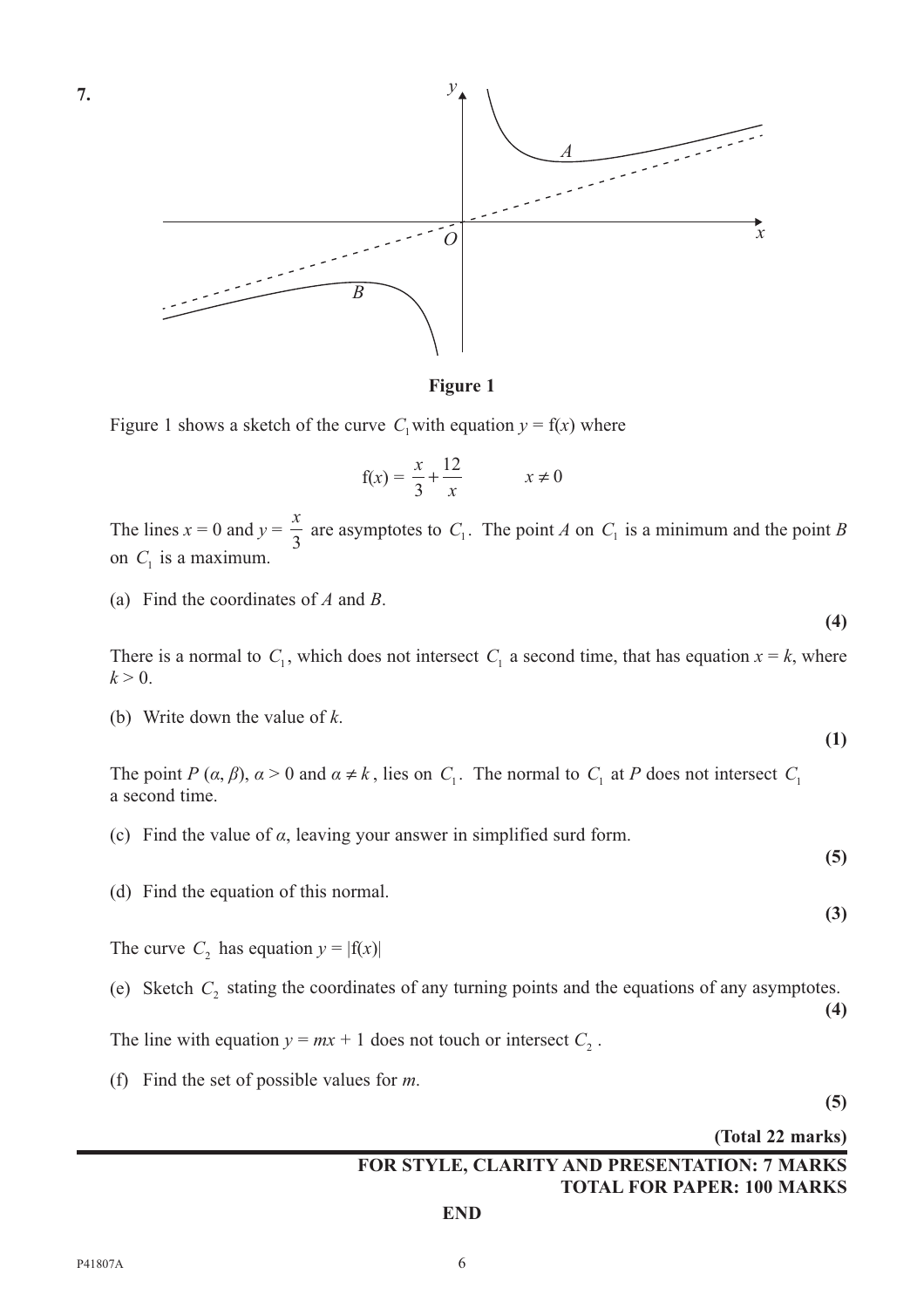**BLANK PAGE**